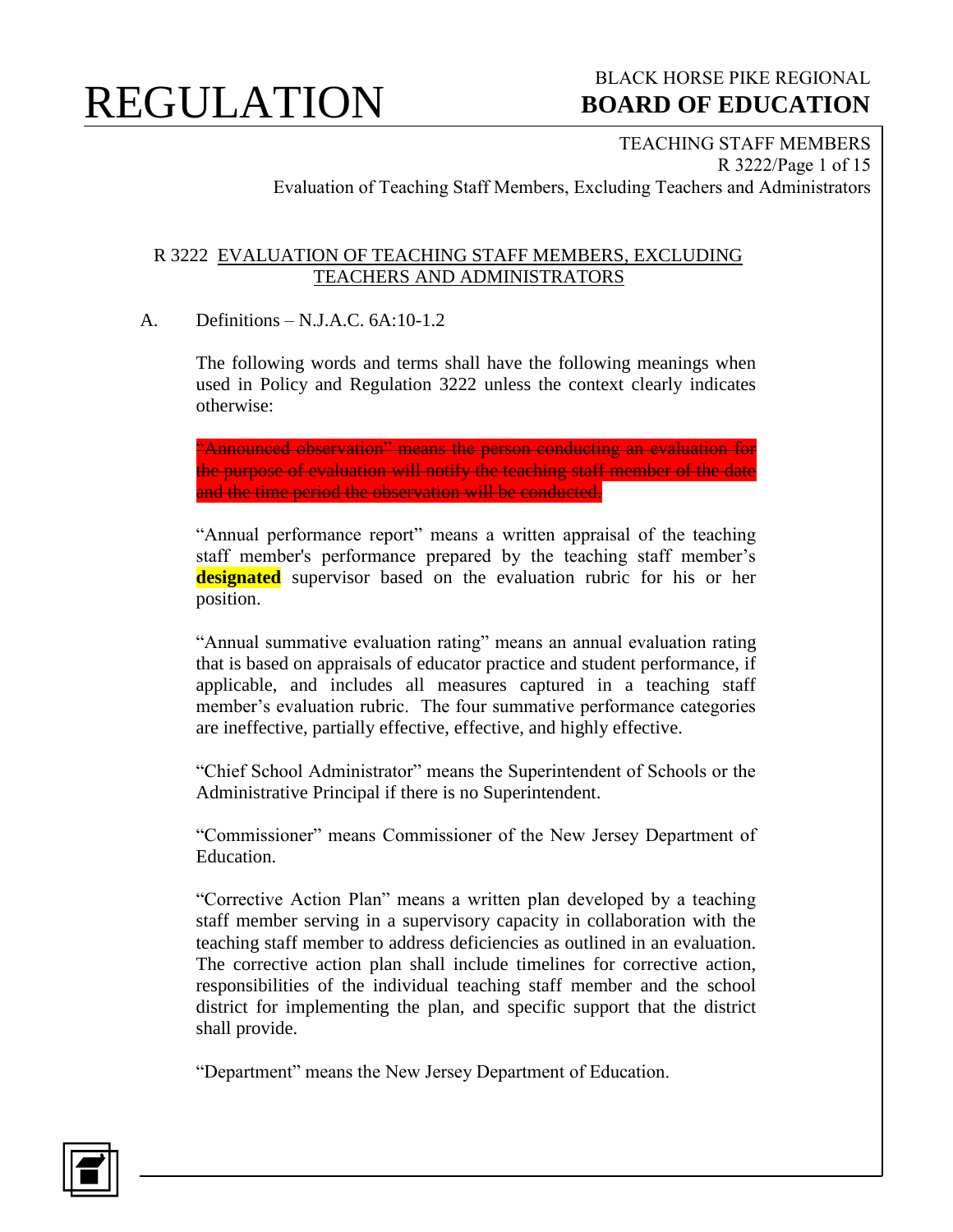#### BLACK HORSE PIKE REGIONAL  **BOARD OF EDUCATION**

TEACHING STAFF MEMBERS R 3222/Page 2 of 15 Evaluation of Teaching Staff Members, Excluding Teachers and Administrators

**"Designated supervisor" means the supervisor designated by the Superintendent of Schools or designee as the teaching staff member's supervisor.**

"District Evaluation Advisory Committee" means a group created to oversee and guide the planning and implementation of the Board of Education's evaluation policies and procedures as set forth in N.J.A.C. 6A:10-2.3.

"Educator practice instrument" means an assessment tool that provides: scales or dimensions that capture competencies of professional performance; and differentiation of a range of professional performance as described by the scales, which must be shown in practice and/or research studies. The scores from the educator practice instrument may be components of the teaching staff member's evaluation rubrics and the scores may be included in the summative evaluation rating for the individual. **The scores from educator practice instruments for teaching staff members other than teachers, Principals, Vice Principals, and Assistant Principals may be applied to the teaching staff member's summative evaluation rating in a manner determined by the school district.**

"Evaluation" means an appraisal of an individual's professional performance in relation to his or her job description, professional standards, and Statewide evaluation criteria that incorporates analysis of multiple measures of student achievement or growth, as applicable, and multiple data sources.

"Evaluation rubrics" means a set of criteria, measures, and processes used to evaluate all teaching staff members in a specific school district or local education agency. Evaluation rubrics consist of measures of professional practice, based on educator practice instruments and student outcomes. Each Board of Education will have an evaluation rubric specifically for teachers, another specifically for Principals, Vice Principals, and Assistant Principals, and evaluation rubrics for other categories of teaching staff members.

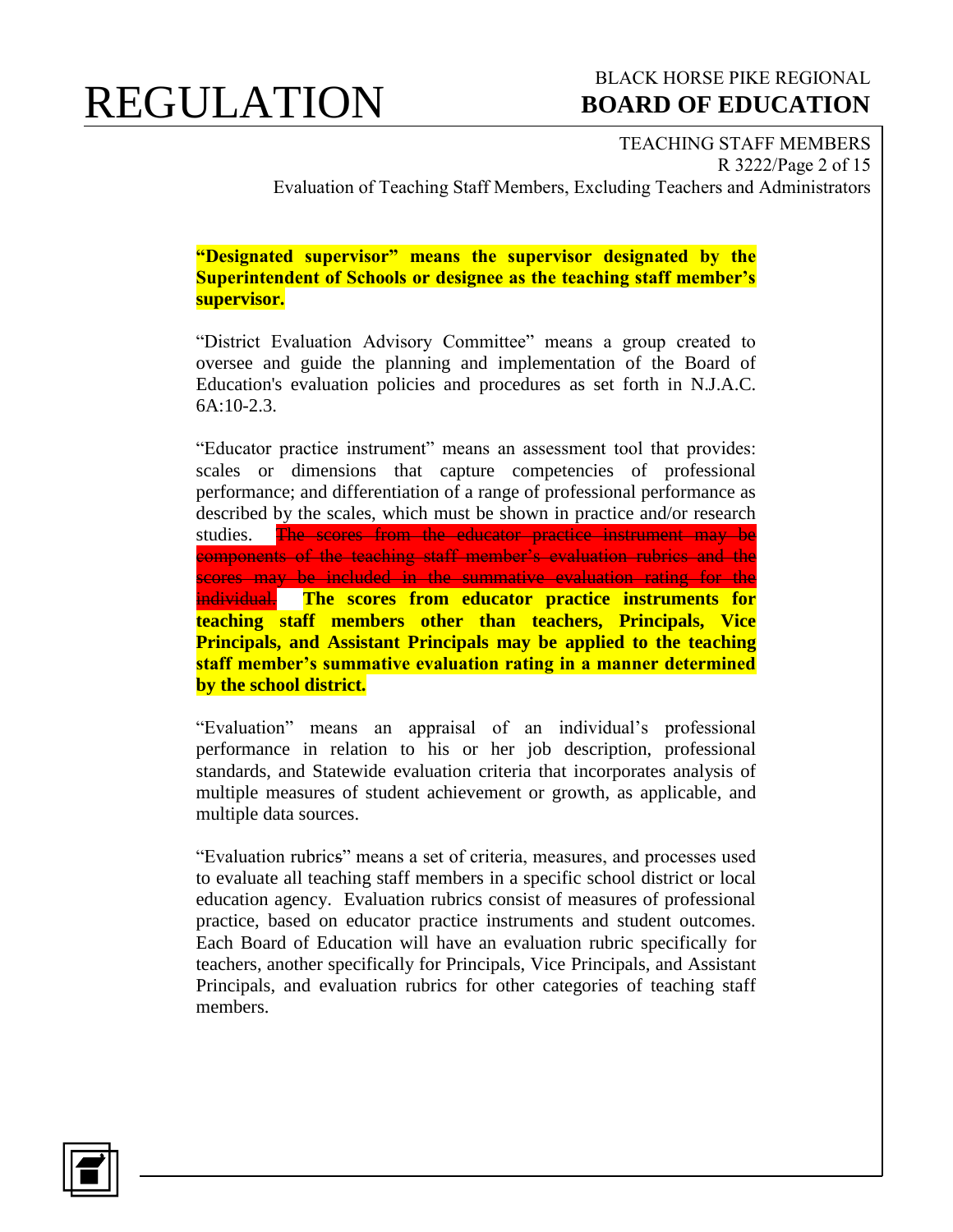#### BLACK HORSE PIKE REGIONAL  **BOARD OF EDUCATION**

TEACHING STAFF MEMBERS R 3222/Page 3 of 15 Evaluation of Teaching Staff Members, Excluding Teachers and Administrators

"Indicators of student progress and growth" means the results of assessment(s) of students as defined in N.J.A.C. 6A:8, Standards and Assessment.

"Individual professional development plan" **is** means a written statement of goals developed by a teaching staff member serving in a supervisory capacity in collaboration with a teaching staff member, that: aligns with professional standards for teachers set forth in N.J.A.C. 6A:9-3.3 and the New Jersey Professional Development Standards: derives from the annual evaluation process; identifies professional goals that address specific individual, district or school needs, or both; and grounds professional development activities in objectives related to improving teaching, learning, and student achievement. The individual professional development plan shall include timelines for implementation, responsibilities of the employee and the school district for implementing the plan, and specific support and periodic feedback that the district shall provide **as defined in N.J.S.A. 18A:6-119**.

"Job description" means a written specification of the function of a position, duties and responsibilities, the extent and limits of authority, and work relationships within and outside the school and school district.

**"Model evaluation rubric" means district educator evaluation rubrics that have been reviewed and accepted by the Commissioner. A model teaching or principal evaluation rubric includes a teacher or principal practice instrument that appears on the Department's list of approved educator practice instruments.** 

"Observation" means a method of collecting data on the performance of a teaching staff member's assigned duties and responsibilities. An observation for the purpose of evaluation will be included in the determination of the annual summative evaluation rating and shall be conducted by an individual employed in the school district in a supervisory role and capacity and possessing a school administrator, Principal, or supervisor endorsement as defined in N.J.A.C. 6A:9-1.1.

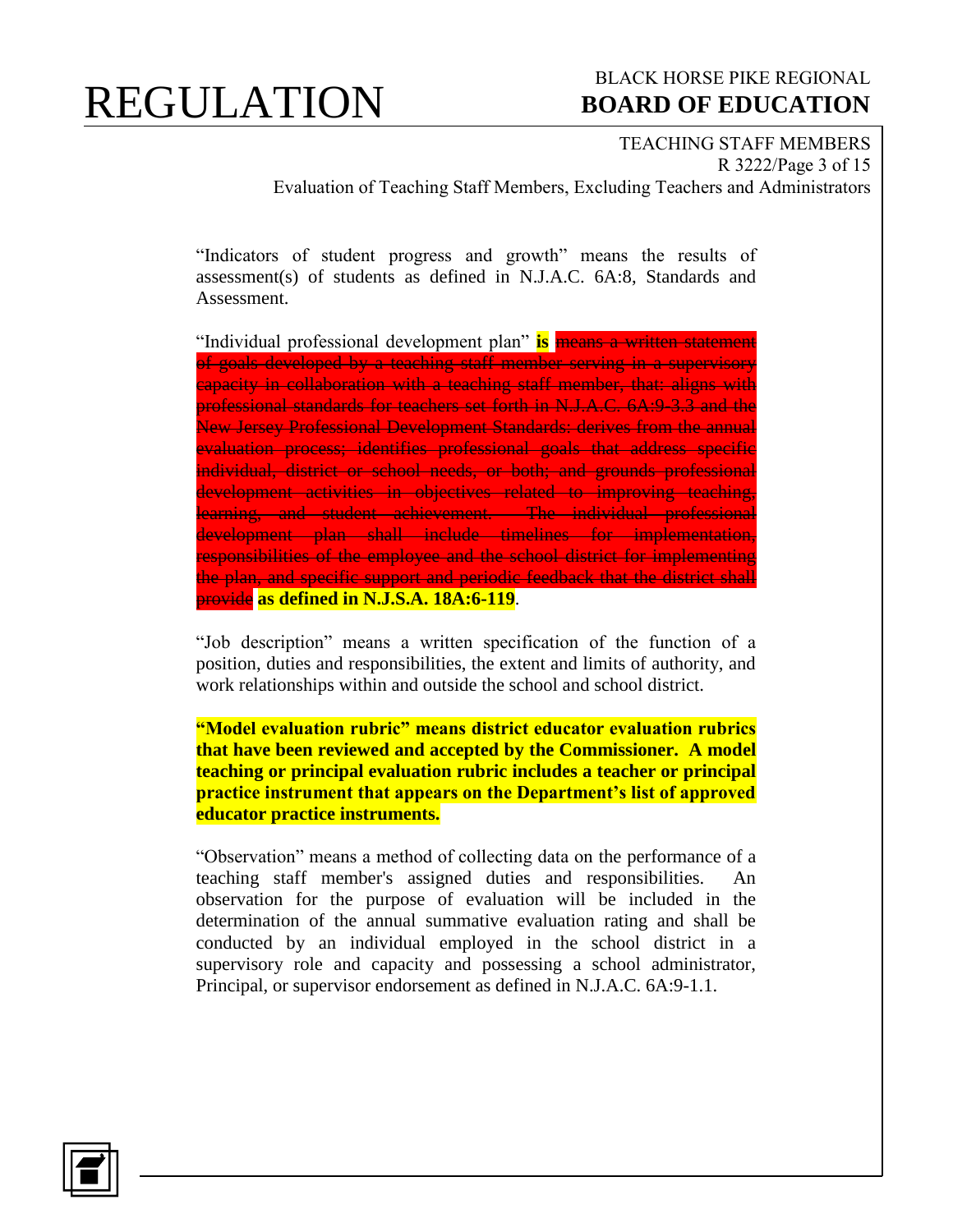#### BLACK HORSE PIKE REGIONAL  **BOARD OF EDUCATION**

TEACHING STAFF MEMBERS R 3222/Page 4 of 15 Evaluation of Teaching Staff Members, Excluding Teachers and Administrators

"Post-observation conference" means a meeting, either in-person or remotely, between **the** a supervisor who conducted the observation and the teaching staff member for the purpose of evaluation to discuss the data collected in the observation.

"Scoring guide" means a set of rules or criteria used to evaluate a performance, product, or project. The purpose of a scoring guide is to provide a transparent and reliable evaluation process. Educator practice instruments include a scoring guide that an evaluator uses to structure his or her assessments and ratings of professional practice.

### **"Semester" means half of the school year.**

"Signed" means the name of one physically written by oneself or an electronic code, sound, symbol, or process attached to or logically associated with a record and executed or adopted by a person with the intent to sign the record.

"Student growth objective" **means** is an academic goal that teaching staff members and evaluators may set for groups of students.

"Superintendent" means Superintendent of Schools or Chief School Administrator.

"Supervisor" means an appropriately certified teaching staff member, as defined in N.J.S.A. 18A:1-1, **or Superintendent** employed in the school district in a supervisory role and capacity, and possessing a school administrator, Principal, or supervisor endorsement as defined in N.J.A.C. **6A:9B-11** 6A:9-1.1.

"Teaching staff member" means a member of the professional staff of any district or regional Board of Education, or any county vocational school district Board of Education, holding office, position, or employment of such character that the qualifications for such office, position, or employment require him or her to hold a valid, effective, and appropriate standard, provisional, or emergency certificate issued by the State Board of Examiners. Teaching staff members include the positions of school nurse and school athletic trainer. There are three different types of certificates that teaching staff members work under:

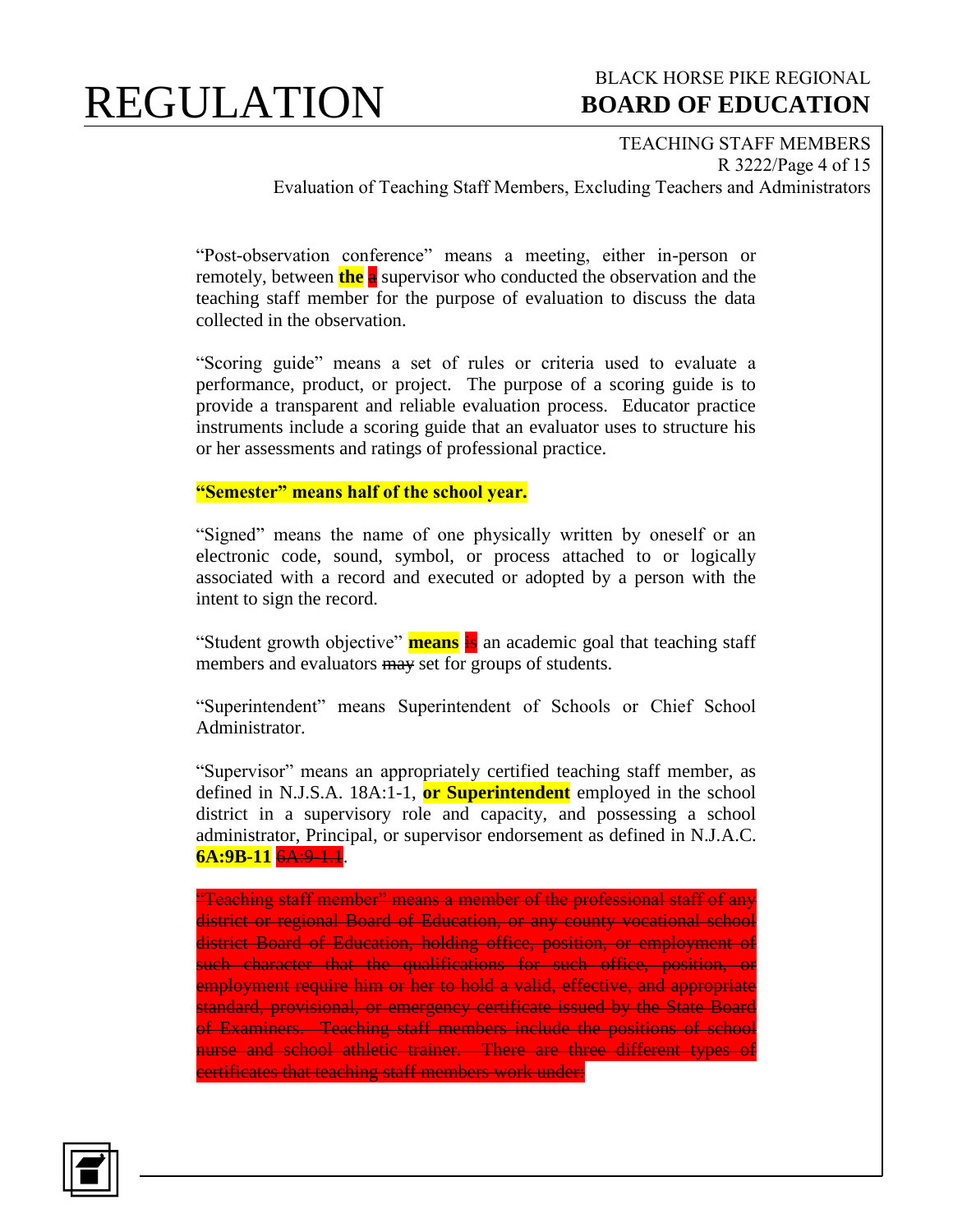### BLACK HORSE PIKE REGIONAL  **BOARD OF EDUCATION**

TEACHING STAFF MEMBERS R 3222/Page 5 of 15 Evaluation of Teaching Staff Members, Excluding Teachers and Administrators

**1. An instructional certificate (holders of this certificate are referred** to in N.J.A.C. 6A:10-1.1 et seq. as "teachers");

**2. Administrative certificate; and** 

**Educational services certificate.** 

**"Teaching staff member" for For** the purposes of Policy 3222 and this Regulation, "teaching staff member" includes, but is not limited to, educational services staff members, guidance counselors, school nurses, library/media specialists, occupational therapists, and other teaching staff members working under an educational services certificate and does not include teachers, Principals, Vice Principals, Assistant Principals, and administrators, including, but not limited to, Directors and/or Supervisors.

"Unannounced observation" means the person conducting an observation for the purpose of evaluation will not notify the teaching staff member of the date or time the observation will be conducted.

B. Applicability of Rules on Collective Bargaining Agreements – N.J.A.C. 6A:10-1.3

The rules in N.J.A.C. 6A:10-1.1 et seq. shall not override any conflicting provision(s) of collective bargaining agreements or other employment contracts entered into by a school district in effect on July 1, 2013. No collective bargaining agreement entered into after July 1, 2013, shall conflict with the educator evaluation system established pursuant to N.J.A.C. 6A:10-1.1 et seq. or any other specific statute or regulation, nor shall topics subject to bargaining involve matters of educational policy or managerial prerogatives.

C. Educator Evaluation Data, Information, and Written Reports – N.J.A.C. 6A:10-1.4

All information contained in written performance reports and all information collected, compiled, and/or maintained by employees of the Board of Education for the purposes of conducting the educator evaluation process pursuant to N.J.A.C. 6A:10-1.1 et seq. shall be confidential. Such information shall not be subject to public inspection or copying pursuant

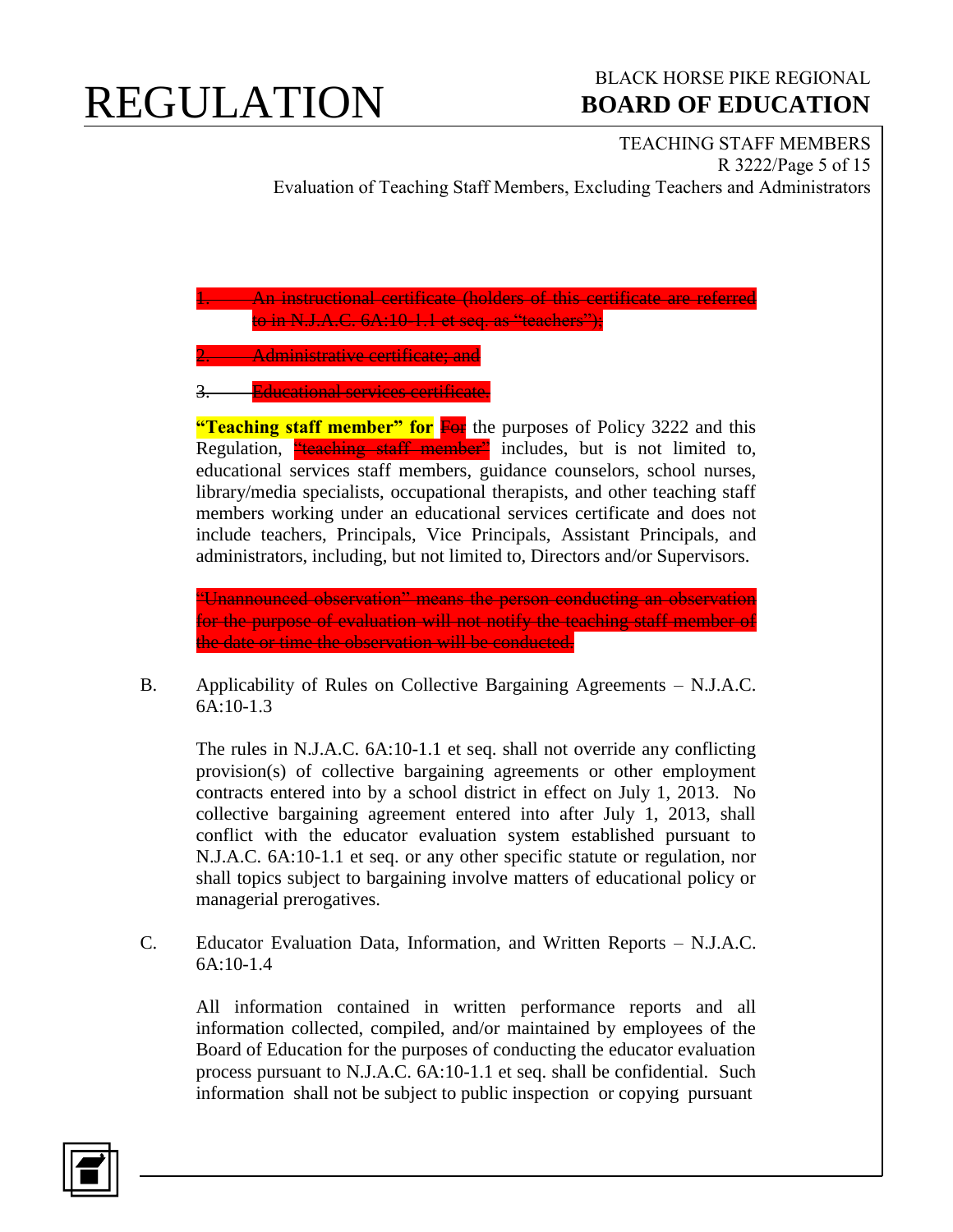#### BLACK HORSE PIKE REGIONAL  **BOARD OF EDUCATION**

TEACHING STAFF MEMBERS R 3222/Page 6 of 15 Evaluation of Teaching Staff Members, Excluding Teachers and Administrators

to the Open Public Records Act, N.J.S.A. 47:1A-1 et seq. Nothing contained in N.J.A.C. 6A:10-1.1 et seq. shall be construed to prohibit the Department **or a school district** from, at its discretion, collecting evaluation data pursuant to N.J.S.A. 18A:6-123.e or distributing aggregate statistics regarding evaluation data.

- D. Evaluation of Teaching Staff Members N.J.A.C. 6A:10-2.1
	- 1. The Board of Education annually shall adopt evaluation rubrics for all teaching staff members. The evaluation rubrics shall have four defined annual ratings: ineffective, partially effective, effective, and highly effective.
	- 2. Evaluation rubrics shall be submitted to the Commissioner by June 1 for approval by August 1 of each year.
- E. Duties of the Board of Education N.J.A.C. 6A:10-2.2
	- 1. The Board of Education shall meet the following requirements for the annual evaluation of teaching staff members, unless otherwise specified:
		- a. Establish a District Evaluation Advisory Committee to oversee and guide the planning and implementation of the Board of Education's evaluation policies and procedures as set forth in N.J.A.C. 6A:10-**2** 1.1 et seq.**;**
		- b. Annually adopt policies and procedures developed by the Superintendent pursuant to N.J.A.C. 6A:10-2.4, including the evaluation rubrics approved by the Commissioner pursuant to N.J.A.C. 6A:10-2.1(c).**;**
		- c. Ensure the Superintendent annually notifies all teaching staff members of the adopted evaluation policies and procedures no later than October 1. If a teaching staff member is hired after October 1, the Board/Superintendent shall notify the teaching staff member of the policies and procedures at the beginning of his or her employment. All teaching staff members shall be notified of amendments to the policy and procedures within ten teaching staff member working days of adoption.**;**

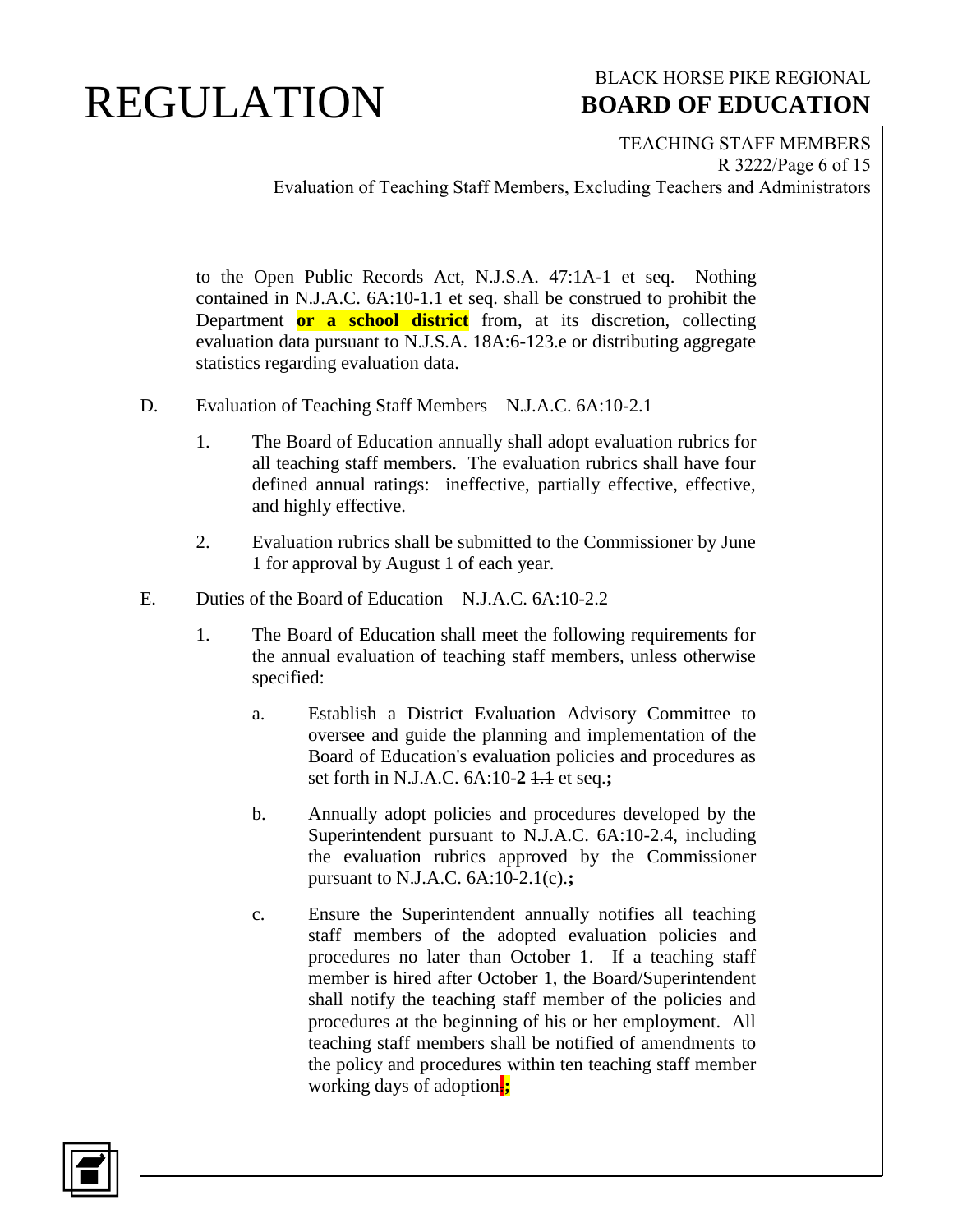### BLACK HORSE PIKE REGIONAL  **BOARD OF EDUCATION**

TEACHING STAFF MEMBERS R 3222/Page 7 of 15 Evaluation of Teaching Staff Members, Excluding Teachers and Administrators

d. Annually adopt by June 1, any Commissioner-approved educator practice instruments and, as part of the process described at N.J.A.C. 6A:10-2.1(c), notify the Department which instruments will be used as part of the school district's evaluation rubrics.**;**

- e. Ensure the Principal of each school within the school district has established a School Improvement Panel pursuant to N.J.A.C. 6A:10-3.1. The panel shall be established annually by August 31 and shall carry out the duties and functions described in N.J.A.C. 6A:10-3.2.**;**
- f. Ensure data elements are collected from the implementation of the educator practice instrument and store**d** the data in an accessible and usable format. Data elements shall include, but not be limited to, scores or evidence from observations for the purpose of evaluation **and student growth objective data**.**; and**
- g. Ensure **the Superintendent or designee certifies to the Department that** each Principal in the district certifies any observer who conducts an observation of a teaching staff member for the purpose of evaluation as described in N.J.A.C. 6A:10-2.4(h); N.J.A.C. 6A:10-4.4; and N.J.A.C. 6A:10-5.4, **and 6A:10-6.2,** shall meet the statutory observation requirements of N.J.S.A. 18A:6-119; 18A:6-123.b(8); and N.J.S.A. 18A:27-3.1 and the teacher member of the School Improvement Panel requirements of N.J.A.C. 6A:10-3.2.
- 2. The Board of Education shall ensure the following training procedures are followed when implementing the evaluation rubric for all teaching staff members and, when applicable, applying the Commissioner-approved educator practice instruments:
	- a. Annually provide training on and descriptions of each component of the evaluation rubric for all teaching staff members who are being evaluated in the school district and

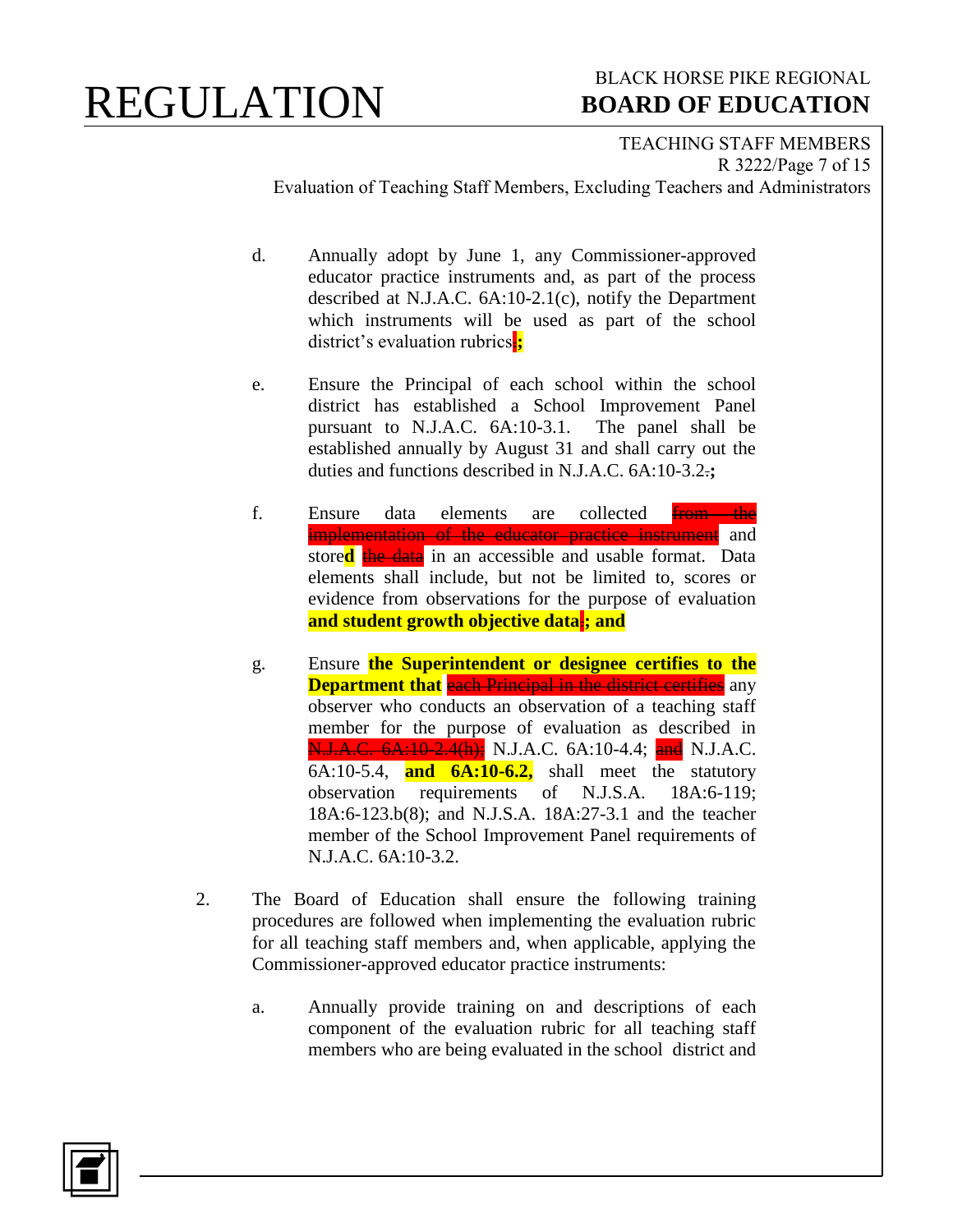#### BLACK HORSE PIKE REGIONAL  **BOARD OF EDUCATION**

TEACHING STAFF MEMBERS R 3222/Page 8 of 15 Evaluation of Teaching Staff Members, Excluding Teachers and Administrators

provide more thorough training for any teaching staff member who is being evaluated for the first time. Training shall include detailed descriptions of all evaluation rubric components including, when applicable, detailed descriptions of student achievement measures and all aspects of the educator practice instruments;

- **b. Provide training on the teaching staff member practice instruments for any supervisor who will conduct observations for the purpose of evaluation of teaching staff members. Training shall be provided before the observer conducts his or her first observation for the purpose of evaluation;**
- **c. Annually provide updates and refresher training on the teaching staff member practice instruments for any supervisor who will observe teaching staff member practice for the purpose of increasing accuracy and consistency among observers; and**
- **db**. The Superintendent **shall may be required to** annually certify to the Department that all supervisors of teaching staff members in the school district who are utilizing educator practice instruments have completed training on the instrument and its application and have demonstrated competency in applying the educator practice instruments.
- F. District Evaluation Advisory Committee N.J.A.C. 6A:10-2.3
	- 1. Members of the District Evaluation Advisory Committee shall include representation from the following groups: teachers from each school level represented in the school district; central office administrators overseeing the teacher evaluation process; supervisors involved in teacher evaluation, when available or appropriate; and administrators conducting evaluations, including a minimum of one administrator conducting evaluations who participates on a School Improvement Panel. Members also shall include the Superintendent, a special education administrator, a parent, and a member of the Board of Education.

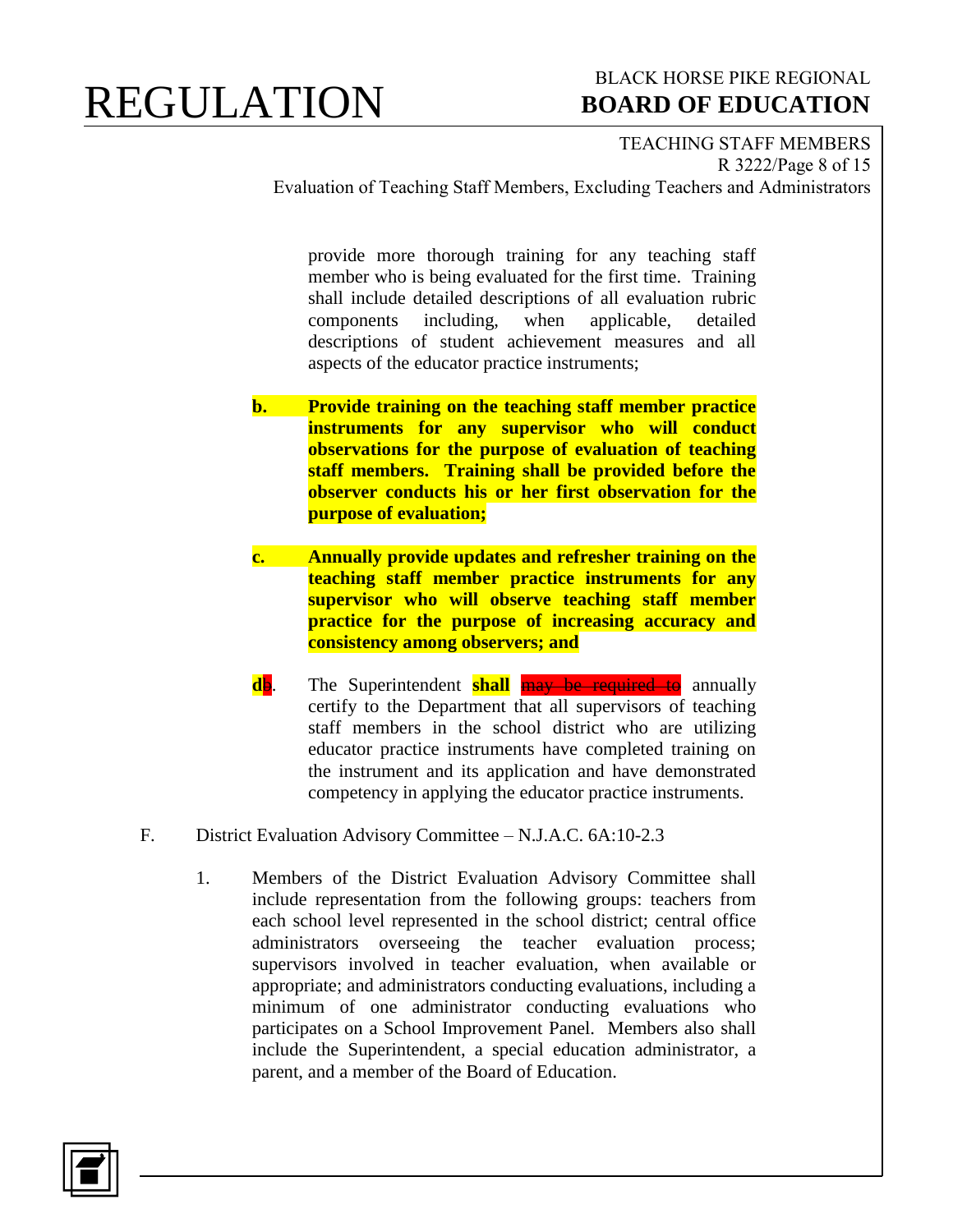#### BLACK HORSE PIKE REGIONAL  **BOARD OF EDUCATION**

TEACHING STAFF MEMBERS R 3222/Page 9 of 15 Evaluation of Teaching Staff Members, Excluding Teachers and Administrators

- 2. The Superintendent may extend membership on the District Evaluation Advisory Committee to representatives of other groups **and to individuals**.
- 3. Beginning in 2017-2018, the District Evaluation Advisory Committees shall no longer be required and the Board of Education shall have the discretion to continue the District's Evaluation Advisory Committee.
- G. Evaluation Procedures for Teaching Staff Members N.J.A.C. 6A:10-2.4
	- 1. The provisions outlined in Policy and Regulation 3222 and N.J.A.C. 6A:10-2.4 shall be the minimum requirements for the evaluation procedures for **of** teaching staff members.
	- 2. Evaluation policies and procedures requiring the annual evaluation of all teaching staff members shall be developed under the direction of the Superintendent, who may consult with the District Evaluation Advisory Committee or representatives from School Improvement Panels, and shall include, but not be limited to, a description of:
		- **Evaluation rubrics for all teaching staff members;**
		- **ab.** Roles and responsibilities for implementation of evaluation policies and procedures;
		- **b**e. Job descriptions, evaluation rubrics for all teaching staff **members, the process for calculating the summative ratings and each component**, and applicable evaluation criteria based upon school district goals, student achievement, instructional priorities, and the evaluation regulations set forth in N.J.A.C. 6A:10 et seq.;
		- **c**d. Methods of data collection and reporting appropriate to each job description, including, but not limited to, the processes for **student attrition to teachers, Principals, Assistant Principals, and Vice Principals for calculating the median and school-wide student growth percentile** observations for the purpose of evaluation and postobservation conference(s) by the teaching staff member's supervisor, or his or her designee;

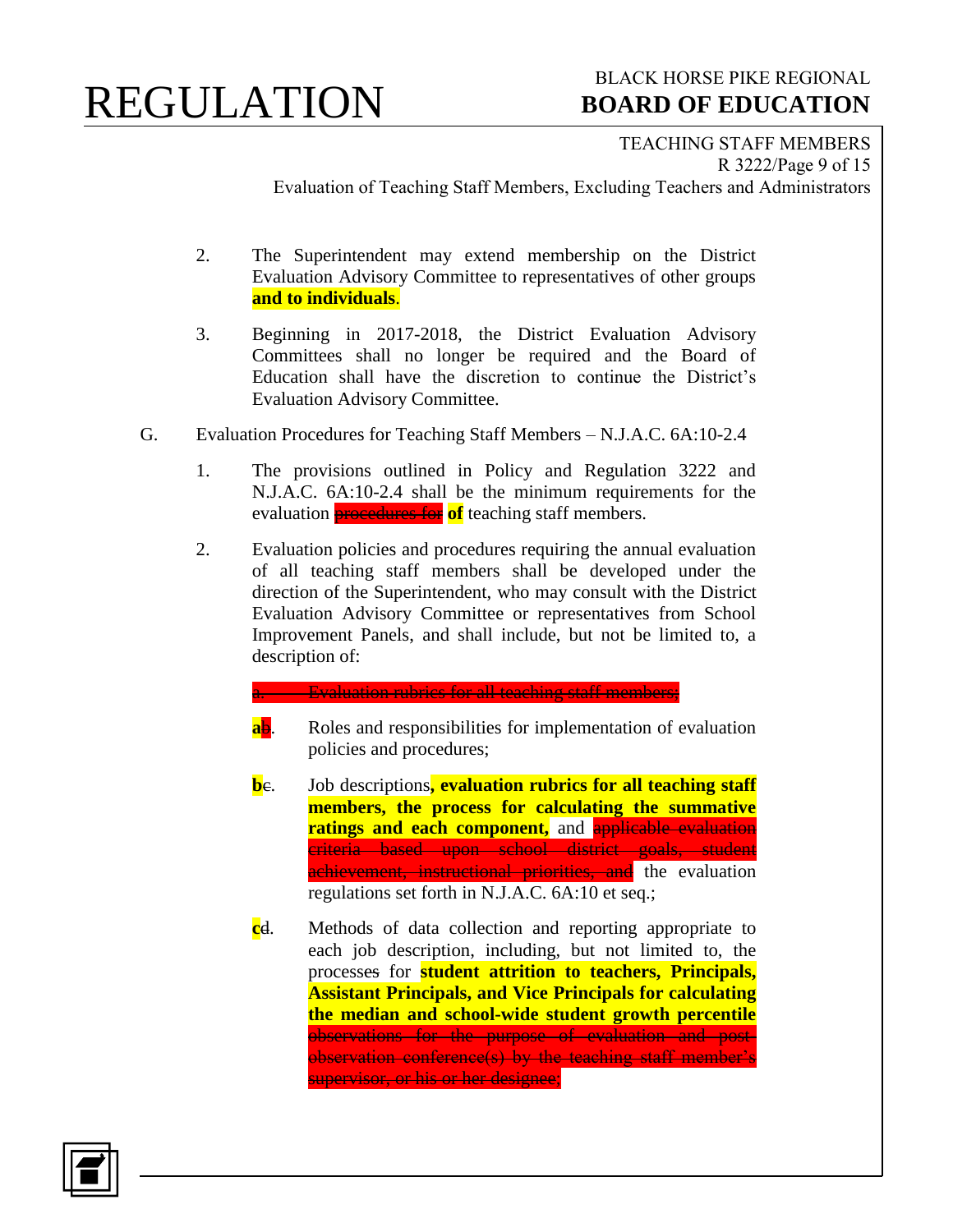### BLACK HORSE PIKE REGIONAL  **BOARD OF EDUCATION**

TEACHING STAFF MEMBERS R 3222/Page 10 of 15 Evaluation of Teaching Staff Members, Excluding Teachers and Administrators

**d. Processes for observations for the purpose of evaluation and post-observation conference(s) by a supervisor;**

- e. The process for preparation of individual professional development plans; and
- f. The process for preparation of an annual written performance report by the teaching staff member's **designated** supervisor **or designee**, and an annual summary conference between the teaching staff member and his or her **designated** supervisor, or the supervisor's designee.
- 3. The annual summary conference between the **designated** supervisor and the teaching staff member shall be held before the written performance report is filed. The conference shall **occur on or before June 30 of each school year and shall** include, but not be limited to, a review of the following:
	- a. The performance of the teaching staff member based upon the job description and, when applicable, the scores or evidence compiled using the teaching staff member's evaluation rubric, **including, whenever applicable,** which may include the **teaching staff member's** educator practice instrument;
	- b. The progress of the teaching staff member toward meeting the **goals objectives** of the individual professional development plan or, when applicable, the corrective action plan;
	- c. Available indicators or scores of student achievement or growth, when applicable, such as student growth objective scores and student growth percentile scores; and
	- d. The preliminary annual written performance report.
- 4. If any scores for the teaching staff member's evaluation rubric are not available at the time of the annual summary conference due to pending assessment results, the annual summative evaluation rating shall be calculated once all component ratings are available.

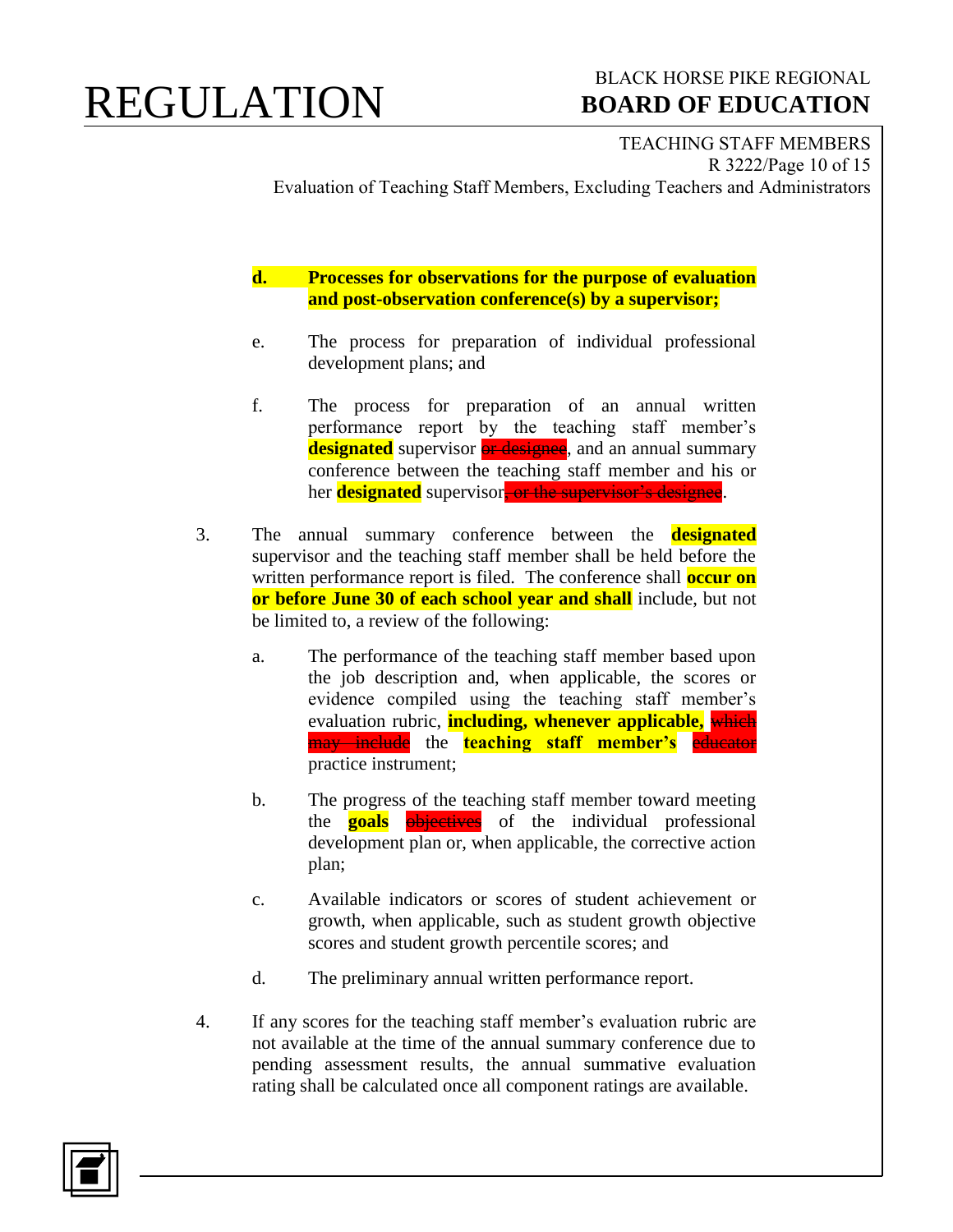### BLACK HORSE PIKE REGIONAL  **BOARD OF EDUCATION**

TEACHING STAFF MEMBERS R 3222/Page 11 of 15 Evaluation of Teaching Staff Members, Excluding Teachers and Administrators

- 5. The annual written performance report shall be prepared by the teaching staff member's **designated** supervisor and shall include, but not be limited to:
	- a. A summative rating based on the evaluation rubric;
	- b. Performance area(s) of strength and area(s) needing improvement based upon the job description, observations for the purpose of evaluation and, when applicable, the **teaching staff member** educator practice instrument; **and**
	- c. An individual professional development plan developed by the **designated** supervisor and the teaching staff member or, when applicable, a corrective action plan from the evaluation year being reviewed in the report**.**; and

A summary of student achievement or growth indicators when applicable.

6. The teaching staff member and the **designated supervisor** preparer of the annual written performance report shall sign the report within five teaching staff member working days of the review.

The annual summary conference and annual written performance report shall be completed prior to June 30.

**78.** The Board of Education shall **include** and all written performance reports and supporting data, including, but not limited to, **written observation reports and additional components of the summative evaluation rating** indicators of student progress and growth for a teaching staff member, if applicable as part of **the teaching staff member's** his or her personnel file **or in an alternative, confidential location**. **If reports and data are stored in an alternative location, the personnel file shall clearly indicate the report's location and how it can be easily accessed.**  The records shall be confidential and shall not be subject to public inspection or copying pursuant to the Open Public Records Act, N.J.S.A. 47:1A-1 et seq.

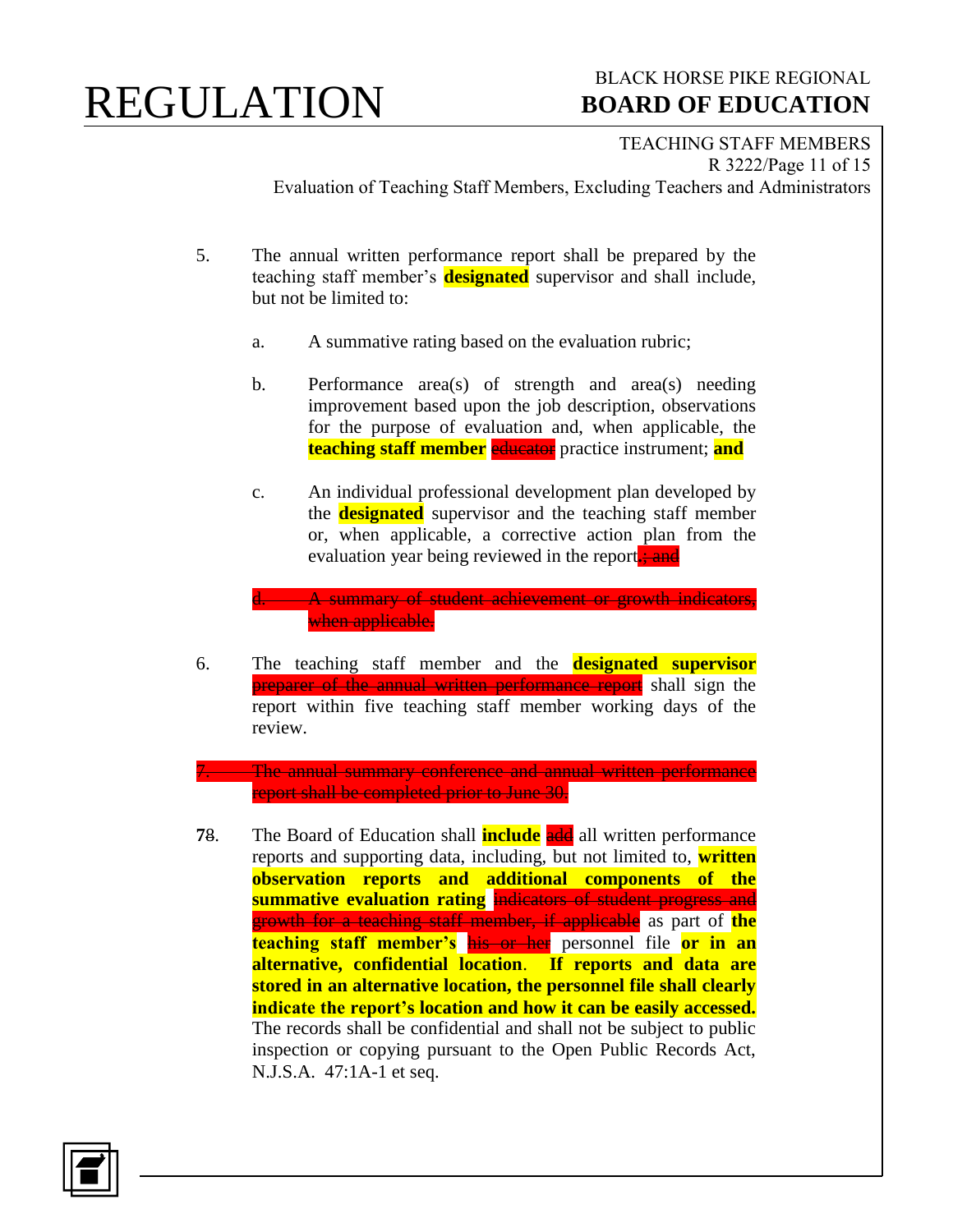### BLACK HORSE PIKE REGIONAL  **BOARD OF EDUCATION**

TEACHING STAFF MEMBERS R 3222/Page 12 of 15 Evaluation of Teaching Staff Members, Excluding Teachers and Administrators

- H. Corrective Action Plans for Teaching Staff Members N.J.A.C. 6A:10-2.5
	- 1. For each teaching staff member rated ineffective or partially effective on the annual summative evaluation, as measured by the evaluation rubrics, a corrective action plan shall be developed by the teaching staff member and the Superintendent or the teaching staff member's **designated** supervisor.
	- 2. If the summative evaluation rating is calculated before the end of the school year, then the corrective action plan shall be developed and the teaching staff member and his or her **designated** supervisor shall meet to discuss the corrective action plan prior to September 15 of the following school year. The conference to develop and discuss the corrective action plan may be combined with the teaching staff member's annual summary conference that occurs at the end of the year of evaluation.
	- 3. If the ineffective or partially effective summative evaluation rating is received after the start of the school year following the year of evaluation, then a corrective action plan must be developed, and the teaching staff member and his or her **designated** supervisor shall meet to discuss the corrective action plan within fifteen teaching staff member working days following the school district's receipt of the teaching staff member's summative rating.
	- 4. The content of the corrective action plan shall replace the content of the individual professional development plan required in N.J.A.C.  $\frac{6A:9-15.4(e)}{2}$  and  $\frac{15.7(e)}{2}$  **6A:9C-3.4(c)** and **3.7(c)** until the next annual summary conference.
	- 5. The content of the corrective action plan shall:
		- a. Address areas in need of improvement identified in the teaching staff member evaluation rubric;
		- b. Include specific, demonstrable goals for improvement;
		- c. Include responsibilities of the evaluated employee and the school district for the plan's implementation; and

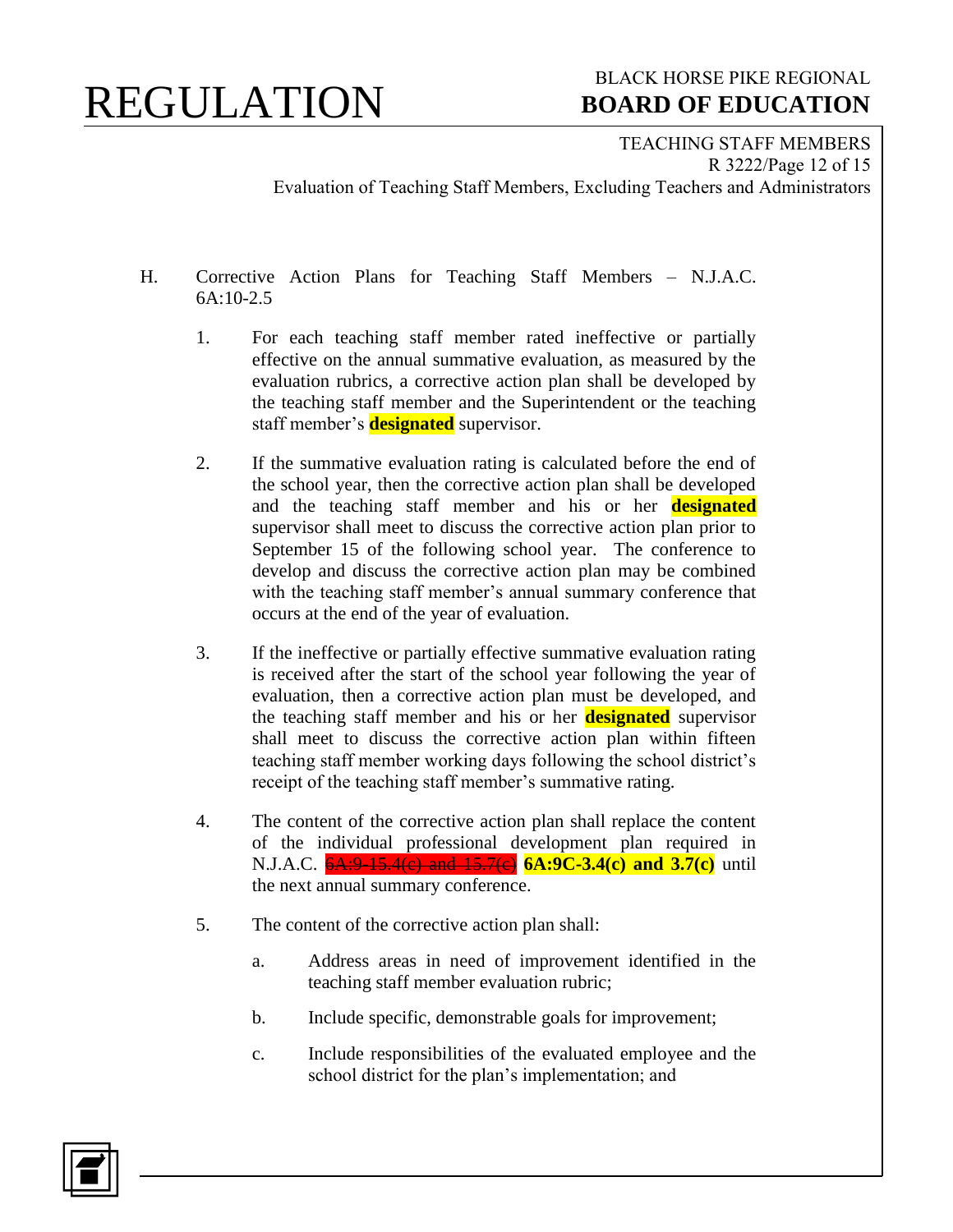#### BLACK HORSE PIKE REGIONAL  **BOARD OF EDUCATION**

TEACHING STAFF MEMBERS R 3222/Page 13 of 15 Evaluation of Teaching Staff Members, Excluding Teachers and Administrators

- d. Include timelines for meeting the goal(s).
- 6. The teaching staff member's **designated** supervisor, or his or her designed, and the teaching staff member on a corrective action plan shall discuss the teaching staff member's progress toward the goals outlined in the corrective action plan during each post-observation conference.
- 7. Progress toward the teaching staff member's goals outlined in the corrective action plan<del>, and data and evidence collected by the</del> supervisor and/or the teaching staff member to determine progress between the time the corrective action plan began and the next annual summary conference, shall be documented in the teaching staff member's personnel file and reviewed at the annual summary conference **or the mid-year evaluation, when applicable**. **Both the teaching staff member on a corrective action plan and his or her designated supervisor may collect data and evidence to demonstrate the teaching staff member's progress toward his or her corrective action plan goals.**
- 8. Progress toward the teaching staff member's goals outlined in the corrective action plan may be used as evidence in the teaching staff member's next annual summative evaluation; however, such progress shall not guarantee an effective rating on the next summative evaluation.
- 9. Responsibilities of the evaluated teaching staff member on a corrective action plan shall not be exclusionary of other plans for improvement determined to be necessary by the teaching staff member's **designated** supervisor.
- **10. The corrective action plan shall remain in effect until the teaching staff member receives his or her next summative evaluation rating.**
- I. Teaching Staff Member Observations and Evaluations **– N.J.A.C. 6A:10-6.2**
	- 1. The Superintendent shall determine the duration of observations required **pursuant to N.J.S.A. 18A:27-3.1** for nontenured teaching

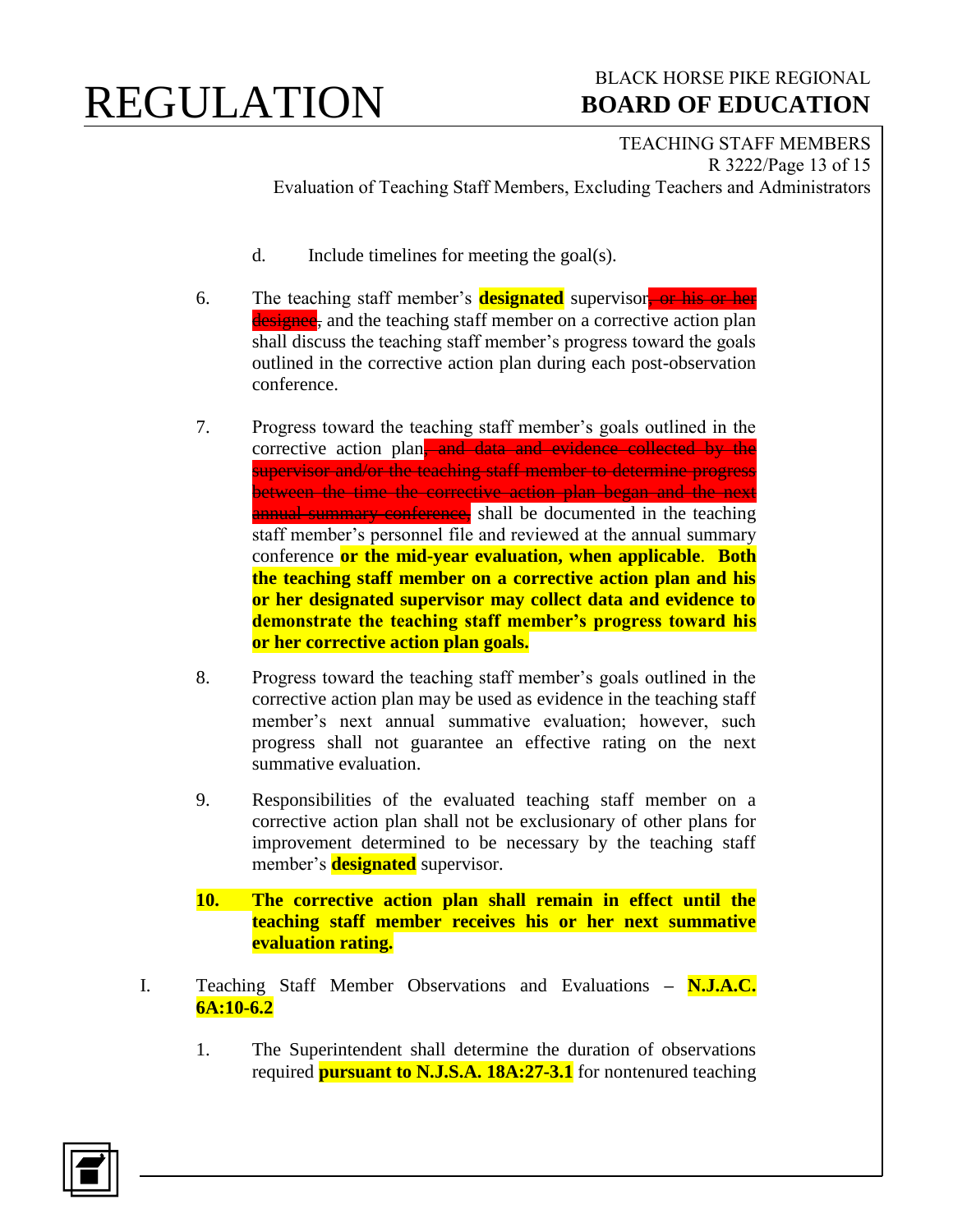#### BLACK HORSE PIKE REGIONAL  **BOARD OF EDUCATION**

TEACHING STAFF MEMBERS R 3222/Page 14 of 15 Evaluation of Teaching Staff Members, Excluding Teachers and Administrators

staff members**, except teachers, Principals, Vice Principals, and Assistant Principals** pursuant to N.J.S.A. 18A:27-3.1. TEACHING STAFF MEMBERS R 3222/page 14 of 15 Evaluation of Teaching Staff Members, Excluding Teachers and Administrators

- 2. Each nontenured teaching staff member shall be observed and evaluated in the performance of his or her duties at least three times during each school year, but not less than once during each semester.
- 3. Each tenured teaching staff member shall be observed and evaluated in the performance of his or her duties at least once each school year. The Superintendent shall determine the duration of observations.
- 4. Observations include, but are not limited to, observations of meetings, student instruction, parent conferences, and a case-study analysis of a significant student issue.
- **5.** Each observation shall be followed within fifteen teaching staff member working days by a conference between the **Superintendent or designated supervisor** administrator or supervisor staff member who made the observation and written **or electronic** evaluation**,** and the teaching staff member. **Both parties to such a conference shall sign the written evaluation report and each shall retain a copy for his or her records. The purpose of this procedure is to recommend as to reemployment, identify any deficiencies, extend assistance for correction, and improve professional competence.**
- **6. The teaching staff member may submit his or her written objection(s) of the evaluation within ten teaching staff member working days following the conference. The objection(s) shall be attached to each party's copy of the annual written performance report.**